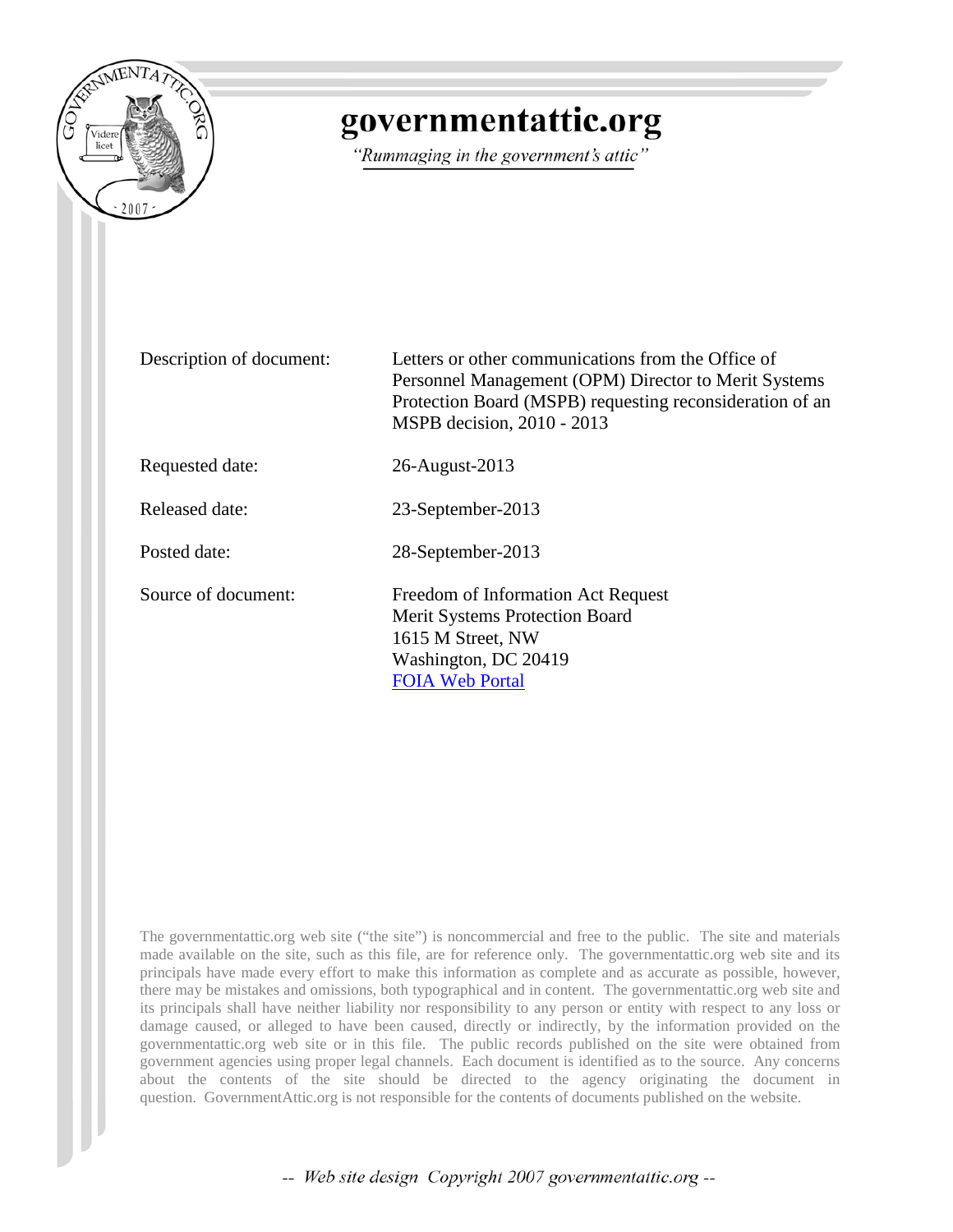

# **U.S. Merit Systems Protection Board**

Office of the Clerk of the Board 1615 M Street, NW, 5th Floor Washington, DC 20419 Phone: 202 653 7200, Fax: 202 653 7130, E-Mail: MSPB@MSPB.gov

**Clerk of the Board** 

September 23, 2013

### FOIA Tracking No: MSPB-OCB-2013-000246

This is in response to your Freedom of Information Act (FOIA) request dated August 26, 2013. You are requesting the following:

" is requesting "letters or other communications from the OPM Director to MSPB requesting reconsideration of an MSPB decision, during the years, 2010, 2011, 2012, and 2013."

Your request has been processed in accordance with the Merit Systems Protection Board (MSPB) regulation at 5 CPR Part 1204 that implements the FOIA.

We have conducted a thorough search of our records and found documents responsive to your request. Some information is withheld in accordance with exemption  $(b)(6)$  of FOIA, information that, if released, would constitute an unwarranted invasion of personal privacy.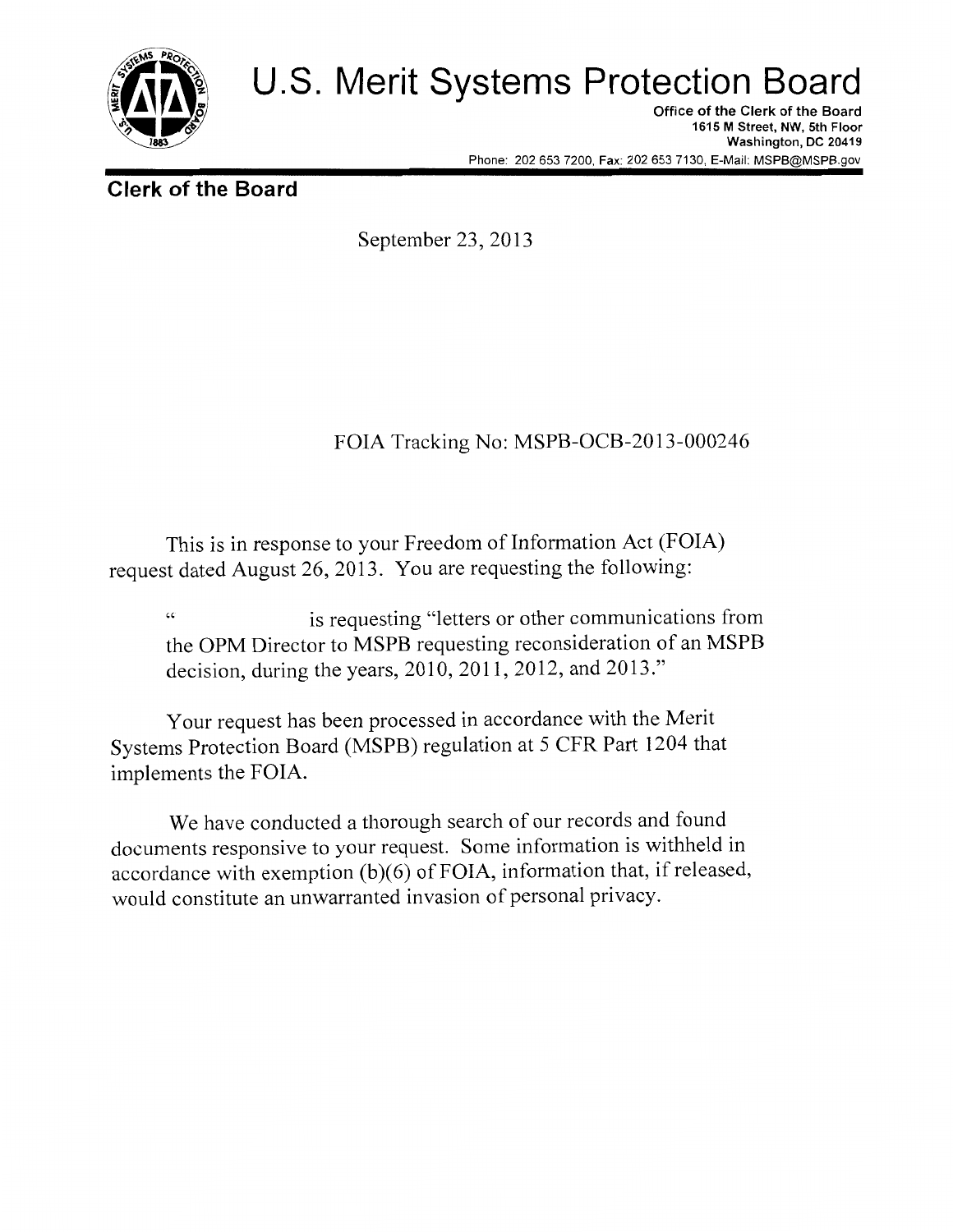Page 2

You have the right to appeal this determination. If you decide to do so, address your appeal to the Chairman, Merit Systems Protection Board, 1615 M Street, NW, Suite 500, Washington, DC 20419. Your appeal should be identified as a "FOIA Appeal" on both the letter and the envelope. It should include a copy of your original request, a copy of this letter, and your reasons for appealing this decision. The MSPB also accepts email and fax submissions at foia@mspb.gov and 202-653-7130, respectively. The MSPB must receive your appeal within 10 working days from the date of this letter.

Sincerely

 $\forall$  R. Aaron Director, Information Services Team

Enclosures: Documents ( 16 Pages)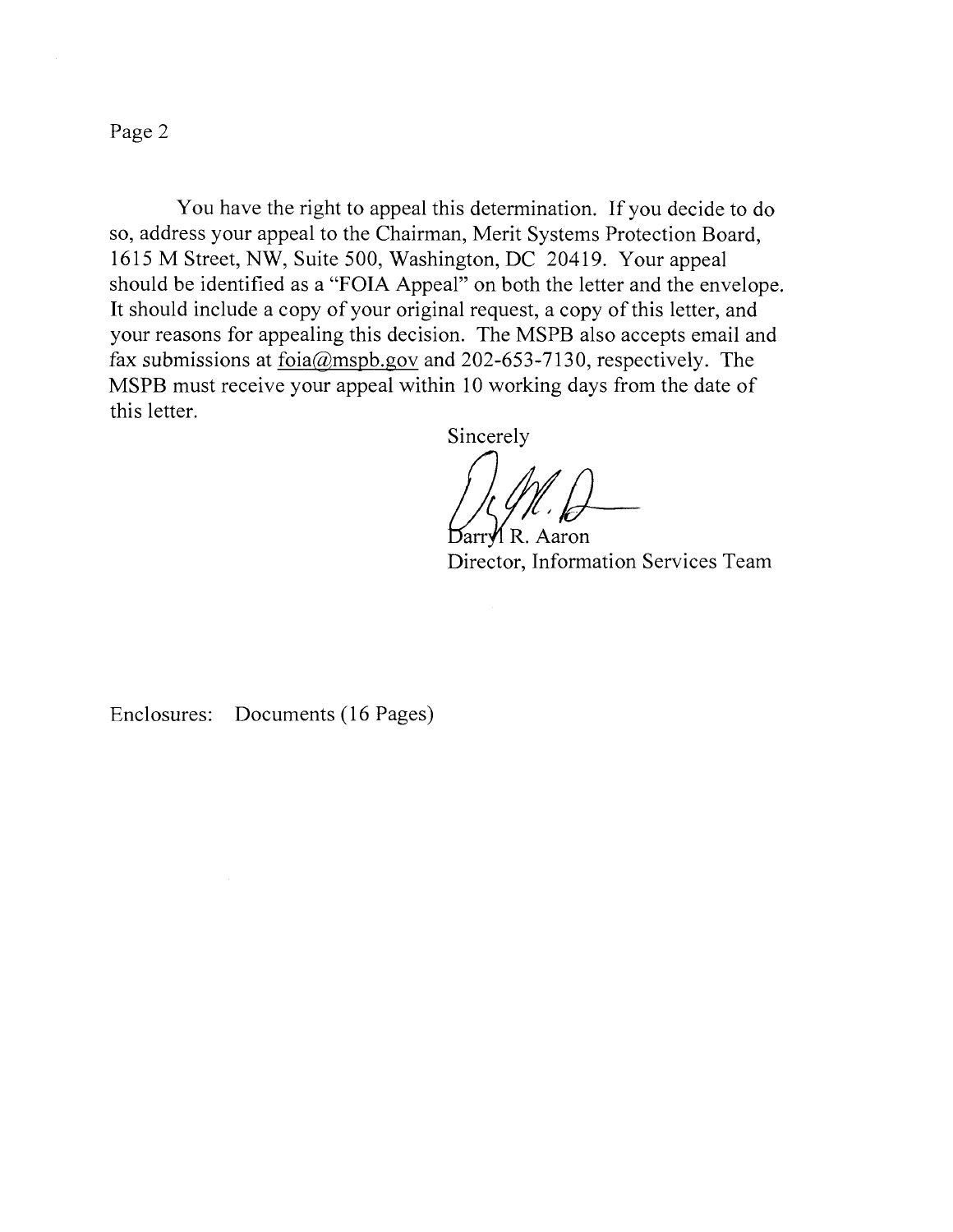### U.S. OFFICE OF PERSONNEL MANAGEMENT PARTNERSHIP AND LABOR RELATIONS 1900 E STREET NW, #7H28, WASHINGTON. DC 20415

| FACSIMILE TRANSMITTAL SHEET            |                                                        |  |  |
|----------------------------------------|--------------------------------------------------------|--|--|
| TO: MR. WILLIAM SPENCER                | <b>FROM: PARTNERSHIP AND LABOR</b><br><b>RELATIONS</b> |  |  |
| <b>COMPANY:</b>                        | DATE: 6/17/13                                          |  |  |
| <b>FAX NUMBER:</b><br>(202) 653-7130   | TOTAL NO. OF PAGES INCLUDING<br><b>COVER: 3</b>        |  |  |
| <b>PHONE NUMBER:</b><br>(202) 653-7200 | <b>SENDER'S PHONE NUMBER:</b><br>$(202)$ 606-2930      |  |  |
| RE:                                    | SENDER'S FAX NUMBER:<br>$(202)$ 606-2613               |  |  |

0 URGBNT . CFOR RBVIEW 0 PLBASB COMMENT CPLBASE REPLY. 0 PLEASE RECYCLE

NOTES/COMMENTS:

IN THE MATTER OF:

*MILLER v. U.S. DEPARTMENT OF THE INTERIOR, DOCKET No. SF-0752-11-*0766-R-1, May 13, 2013.

1

DIRECTOR'S REQUEST TO THE CLERK OF THE BOARD (1 page)

CERTIFICATE OF SERVICE (1 page)

ge 1 of 3

rtaki

Hijr Einz

.::r,; 1·-1 *('"}*  —<br>—  $\tilde{E}$ ~f>

. ' •.

 $\overline{\phantom{a}}$ 

w Ul en

 $\frac{1}{11}$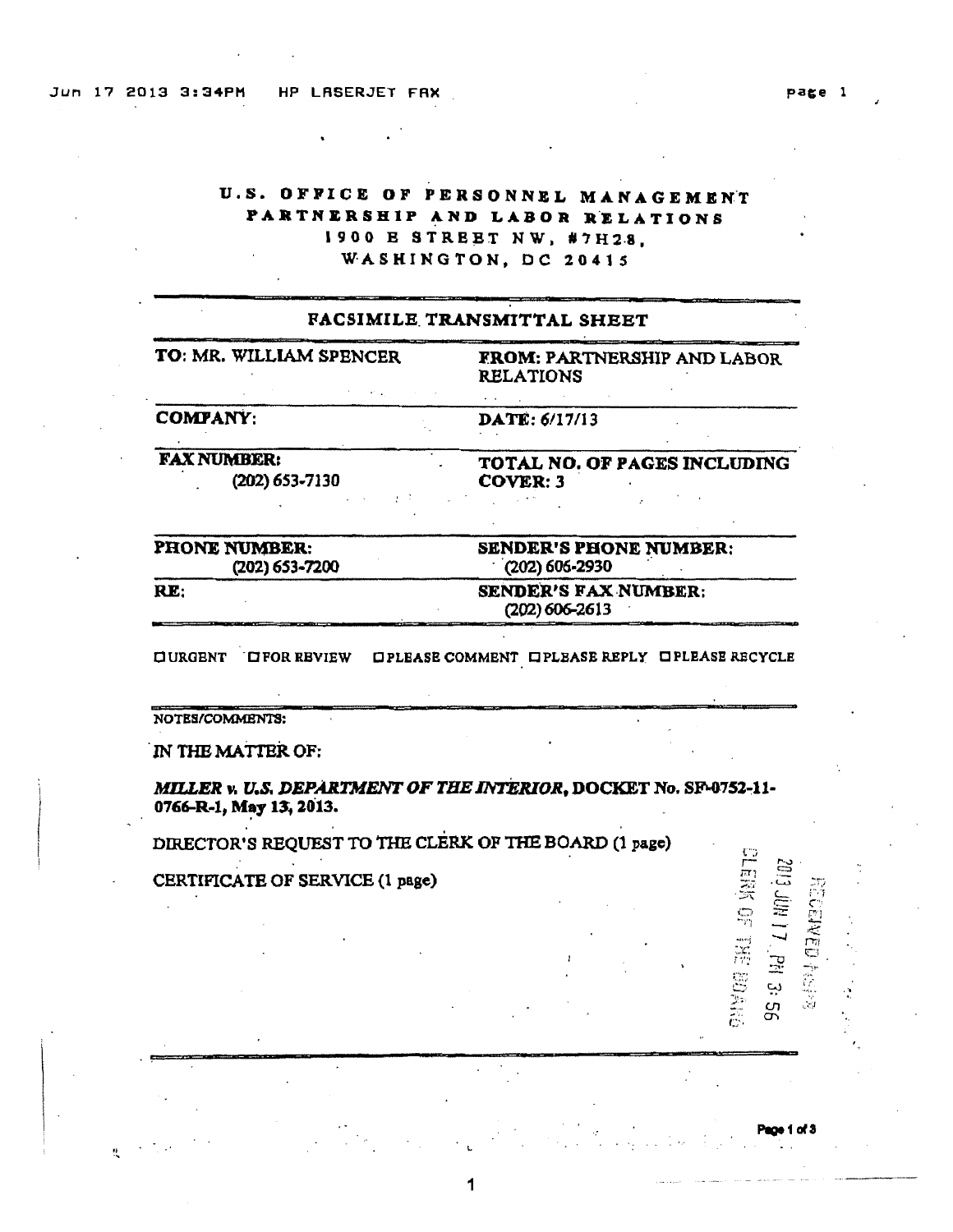

UNITED STATES OFFICE OF PERSONNEL MANAGEMENT Washington, DC 20415

The Director

**JUN 17 2013** 

Mr. William Spencer Clerk of the Board U.S. Merit Systems Protection Board 1615 M Street NW Washington, DC 20419

Dear Mr. Spencer:

This is notice that the U.S. Office of Personnel Management is exercising its statutory right under 5 U.S.C. 7703(d) to request reconsideration of the Board's decisions in the case cited below. I am of the opinion that the Board erred in interpreting a civil service law, rule, or regulation affecting personnel management and that the Board's decision will have a substantial impact on civil service law, rule, regulation, or policy directive.

Miller v. Department of the Interior, Docket No. SF-752-11-0766-R-1, May 13, 2013

I also request the administrative record in this case so that OPM's Office of the General Counsel. can later address all pertinent legal issues. The record should be sent to the following address:

Mrs. Debra Buford Manager, Employee Accountability Partnership and Labor Relations. **Employee Services** U.S. Office of Personnel Management 1900 E Street, N.W., Room 7H22 Washington, DC 20415

Copies of this letter have been served to the parties to this case as evidenced by the enclosed Certificate of Service.

Sincerely.

Elaine Kaplan **Acting Director** 

Enclosure

n/oom.cov

Recruit Retain and Honor a World-Class Workforce to Serve the American People

www.usalabs.com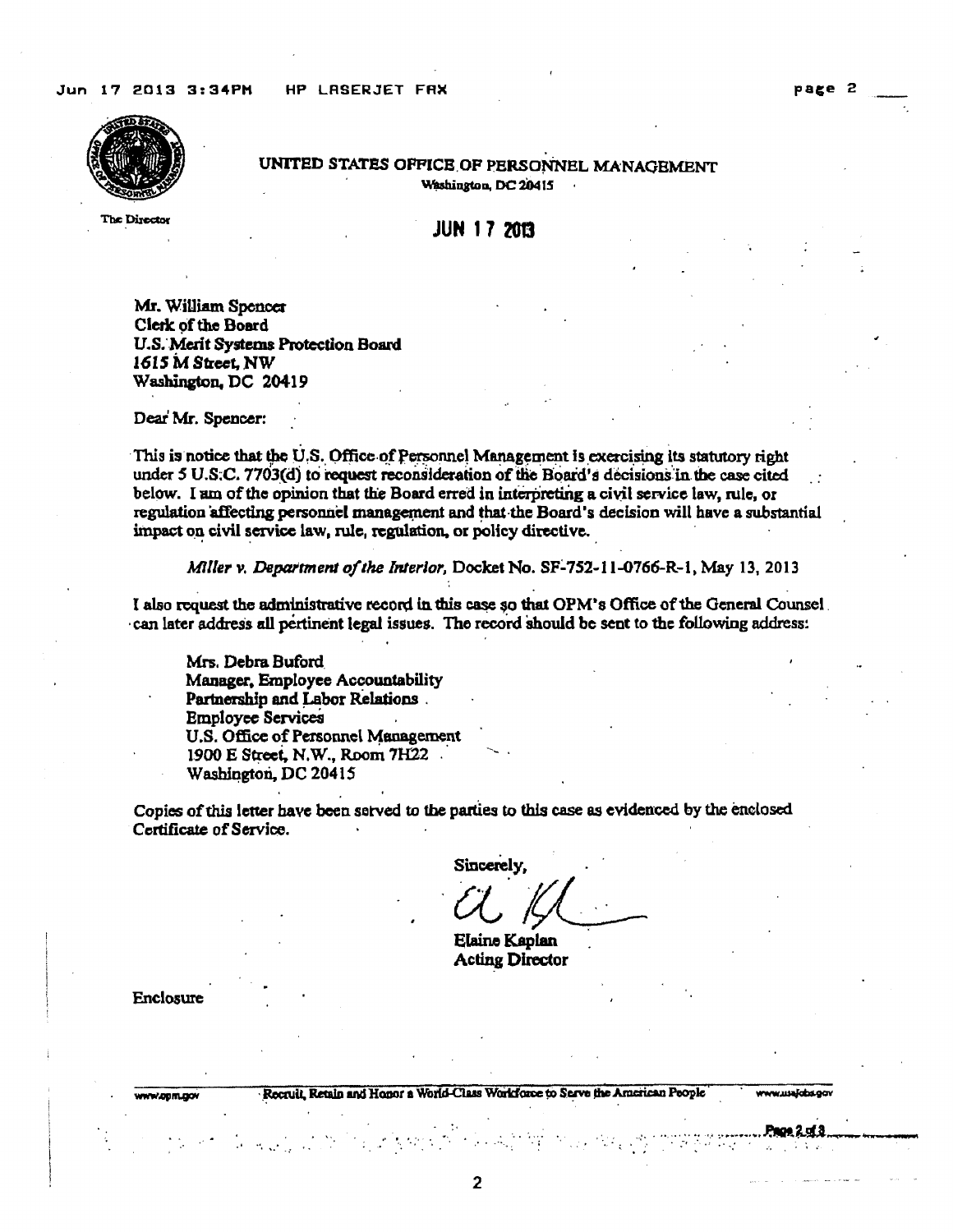I certify that copies of a June 17, 2013, letter from Elaine Kaplan, Acting Director, Office of Personnel Management, to William Spencer, Clerk of the Board, Merit Systems Protection Agency, concerning the case of Miller v. Department of Interior, dated May 13, 2013, was sent today by facsimile and regular mail to:

Mr. William Spencer Clerk of the Board U.S. Merit Systems Protection Board 1615 M Street, N.W. Washington, D.C. 20419

and by regular mail to:

Edward H. Passman, Esquire Passman & Kaplan, P.C., Attorneys at Law 1828 L Street, N.W., Suite 600 Washington, D.C. 20036 Fax: 202-789-0101

Deborah S. Charette, Esquire Assistant Solicitor Branch of Personnel Litigation and Civil Rights Division of General Law Office of the Solicitor U.S. Department of the Interior 1849 C Street, N.W. 20240 Fax: 202-208-3230

Debra Buford Manager, Employee Accountability Partnership and Labor Relations **Employee Services** U.S. Office of Personnel Management Room 7H22-8 1900 E Street, NW Washington, DC 20415.

 $\cdot$ 

Date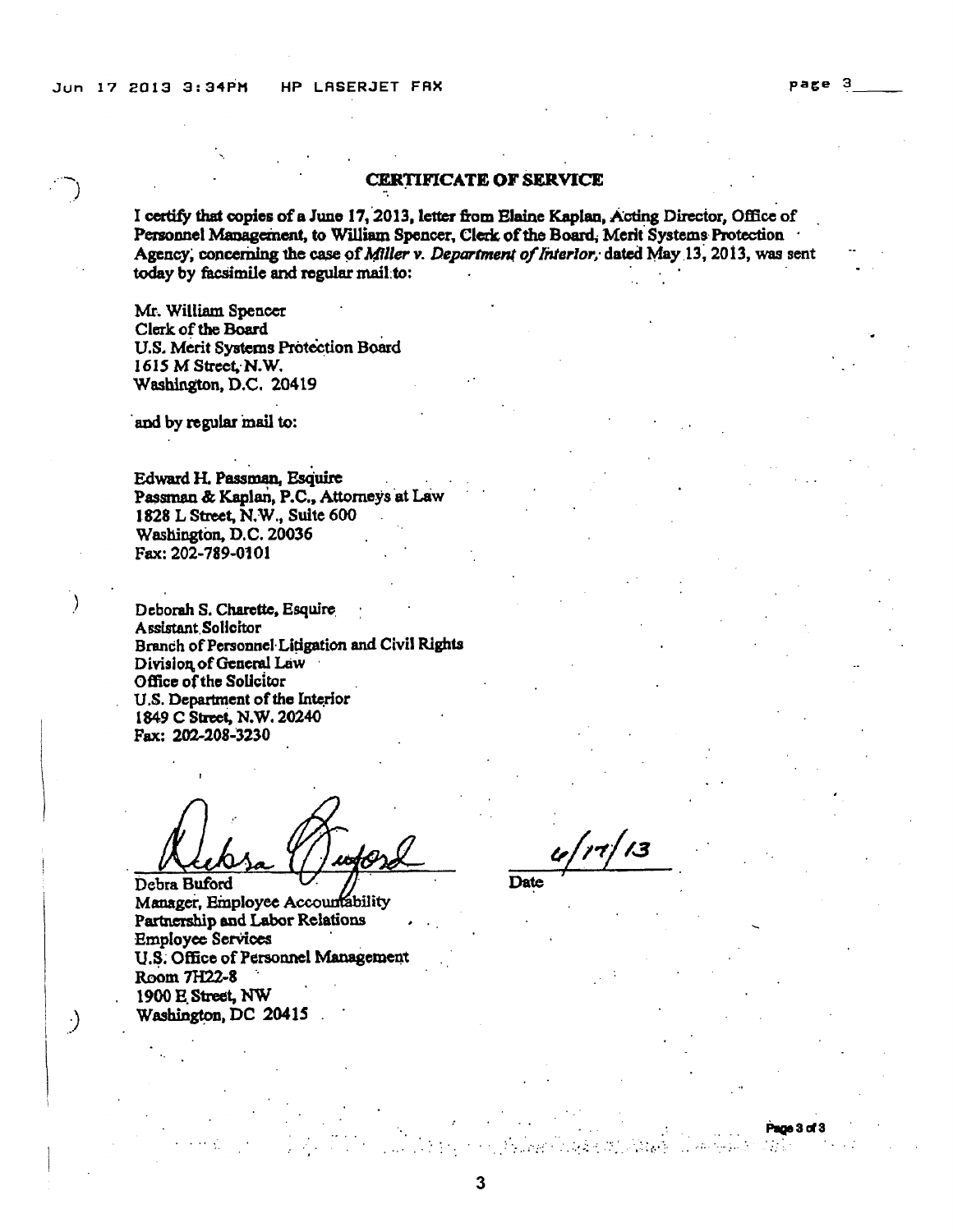1900 E Street Northwast Washington, DC 204151 202-606-1700<br>202-606-1700 www.opm.gov



| To:<br>William Spencer, Clerk of the Board |                      |                          | <b>From:</b> |                                | Jessica Johnson, Agency Representative |  |  |
|--------------------------------------------|----------------------|--------------------------|--------------|--------------------------------|----------------------------------------|--|--|
| Fax:                                       | 202-653-7130         |                          |              | Pages: 6 including cover sheet |                                        |  |  |
|                                            | Phone: 202-653-7200  |                          | Date:        | May 18, 2012                   |                                        |  |  |
| Re:                                        | Whittacre v. OPM     |                          | CC:          |                                |                                        |  |  |
| $\square$ Urgent                           | $\square$ For Review | $\square$ Please Comment |              | $\Box$ Please Reply            | $\Box$ Please Repycie                  |  |  |

#### **o** Comments:

Attached is a letter and a motion for filing with the Clerk of the Board on behalf of the Director of OPM regarding the case of Daniel Lynn Whittacre v. Office of Personnel Management, DC-0845-11-0740-l-1.

CLERK OF THE BOARD 2012 MAY 18 PM 5: 05 **RECEIVED MSPB** 

بالمتقيم

Page 1 of 8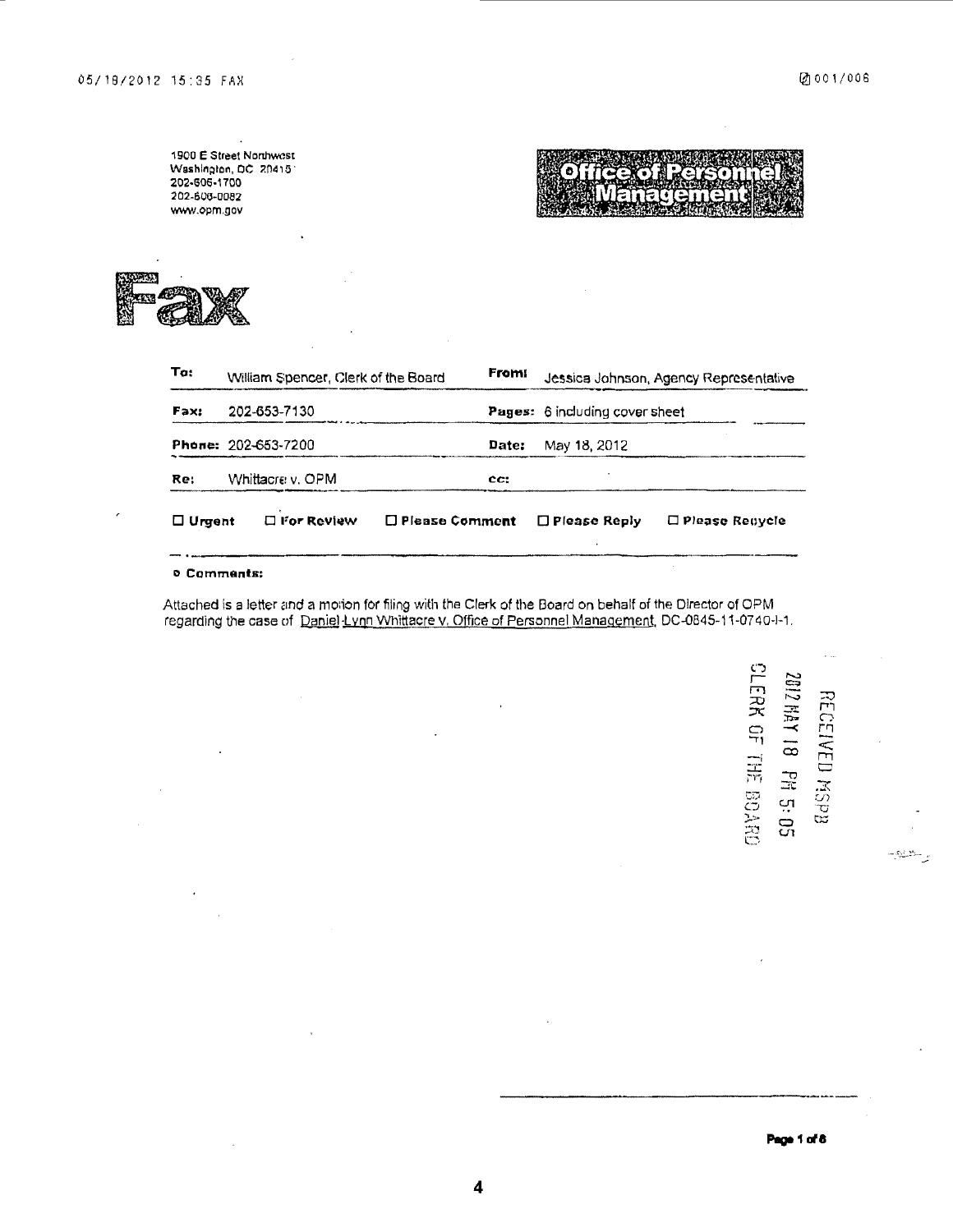#### 05/18/2012 15:35 FAX



UNITED STATES OFFICE OF PERSONNEL MANAGEMENT Washington, DC 20415

MAY 18 2012

William D. Spencer Clerk of the Board Merit Systems Protection Board 1615 M Street, N.W. Washington, DC 20419

Dear Mr. Spencer:

Attached please find OPM' ; pleadings in the case of Daniel-Lynn Whittacre v. Office of Personnel Management, DC-0845-11-0740-1-1.

Due to technical difficulties with the E-filing system, the Board's Information Technology Office instructed us to file the following documents via facsimile.

Sincere

Kristine Prentice for Jessica S. Johnson Agency Representative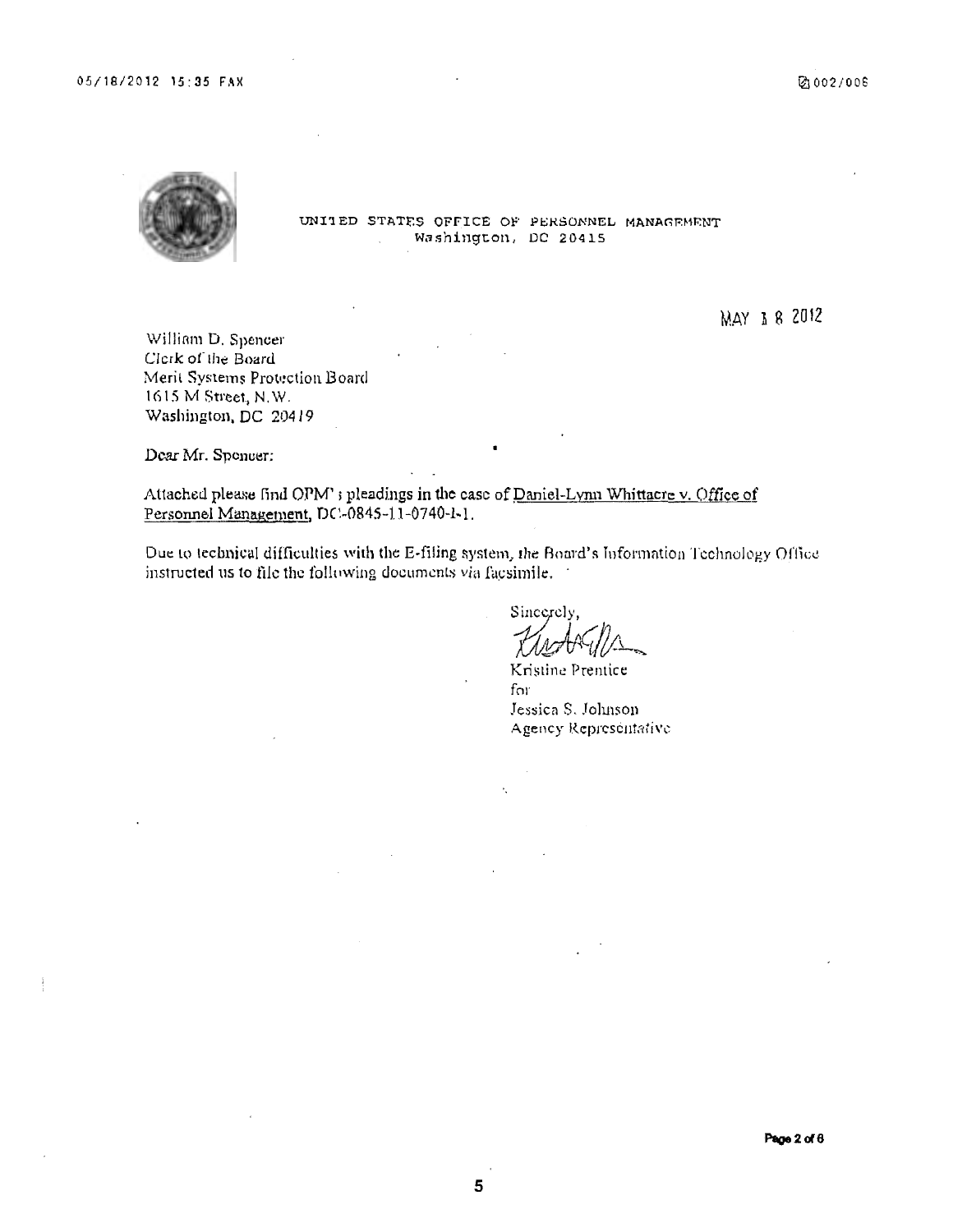

UNITED STATES OFFICE OF PERSONNEL MANAGEMENT Waxhington, DC 20415

Orlicc of 1he General Counsel

May 18, 2012

Mr. William D. Spencer Clerk of the Board Merit Systems Protection Board 1615 M Street, NW Washington, DC 20419

Dear Mr. Spencer:

This is to inform you that the Director of the Office of Personnel Management has determined that the Board's final decision of April 13, 2012, in the case of Daniel-Lynn Whittacre v. Office of Personnel Management, DC-0845-11-0740-I-1, is based on an erroneous interpretation of Jaw and will have a substantial impact on civil service law and regulations. Accordingly, I am hereby seeking reconsideration of that decision in accordance with the Board's regulatlons at S C.F.R. §1201 .119.

Please forward a copy of the administrative record in this case to Elaine Kaplan, General Counsel, Office of Personnel Management, Washington, D.C., 20415. We request a period of 40 days after receipt of the administrative record in which to file a brief in support of our petition for reconsideration. Twenty days is the standard deadline in which to file a brief after receipt of lhe administrative record, under *5* C.F .R. §1201.119(c). Therefore, a motion for extension of time to file the reconsideration brief is enclosed, in  $a$ ccordancc with  $5$  C.F.R. §1201.55.

Sincerely,

 $CL$  of  $L$ 

Elaine Kaplan General Counsel

Enclosures

www.opin.gov

Recruit, Retain and Honor a World-Class Workforce to Serve the American People

www.usajobs.gov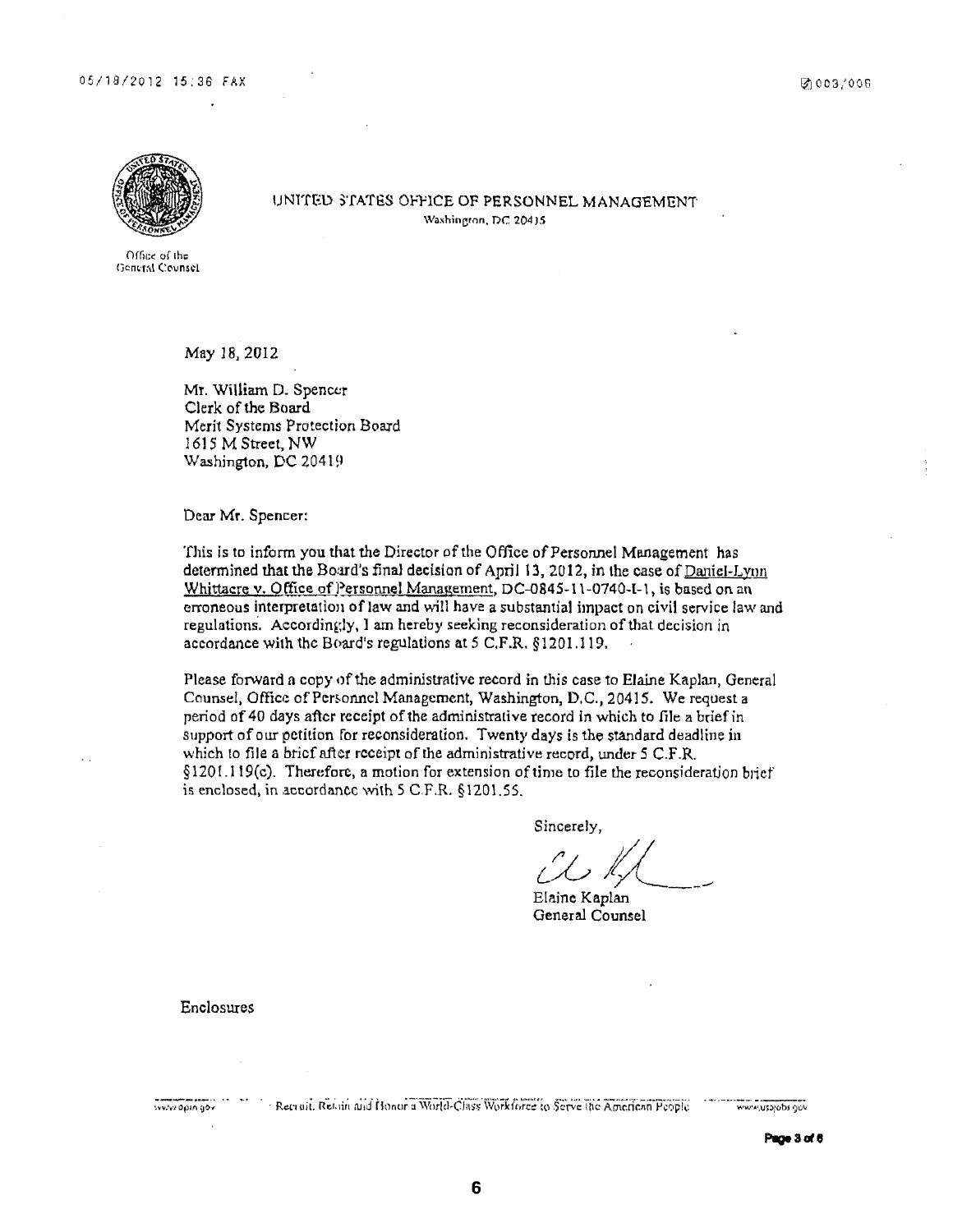#### **UNITED STATES OF AMERICA MERIT SYSTEMS PROTECTION BOARD**

)

)

)

\

#### **DANIEL-LYNN WHITTACRE Appellant,** ) v. )

/

. **DOCKET NUMBER DC-0845-11-0740-1-1** 

**OFFICE OF PERSONNEL MANAGEMENT, Agency.** )

#### **MOTION FOR EXTENSION OF TIME IN WHICH TO FILE A BRIEF IN** SUPPORT OF THE REQUEST OF THE DIRECTOR OF THE OFFICE OF **PERSONNEL MANAGEMENT FOR RECONSIDERATION OF DECISION**

Pursuant to 5 C.::R. § 1201.55, the Office of Personnel Management (OPM) requests an extension of time of20 days, in addition to the 20 days after service of a copy of the ndministmtivc rcrnrd allowed pursuant to *5* C.F.R. § 1201. l 19(b ), in which to file its brief in support of the request of the Director of OPM for reconsideration by the Merit Systems Protection Boa•:d (Board) of *its* April 13, 2012, decision in this appeal, 2012 MSPB 52, 118 M.S.P.R 33, 2012 WL 1254789.

After a copy of the administrative record in this appeal is served upon OPM, OPM is required to file its brief within 20 days. 5 C.F.R. § 1201.119(b). OPM is required to file any "petition for reconsideration within 35 days after the date of scrvice. of the Board's final order." 5 C.F.R. § 1201.119(b). In this case, the final decision was issued on April 13, 2012 and OPM has until May 18, 2012 to file our petition for reconsideration with the Board. In the present case, if OPM files a petition for reconsideration on or before May 18, 2012, it is likely the Board would serve OPM with

**7**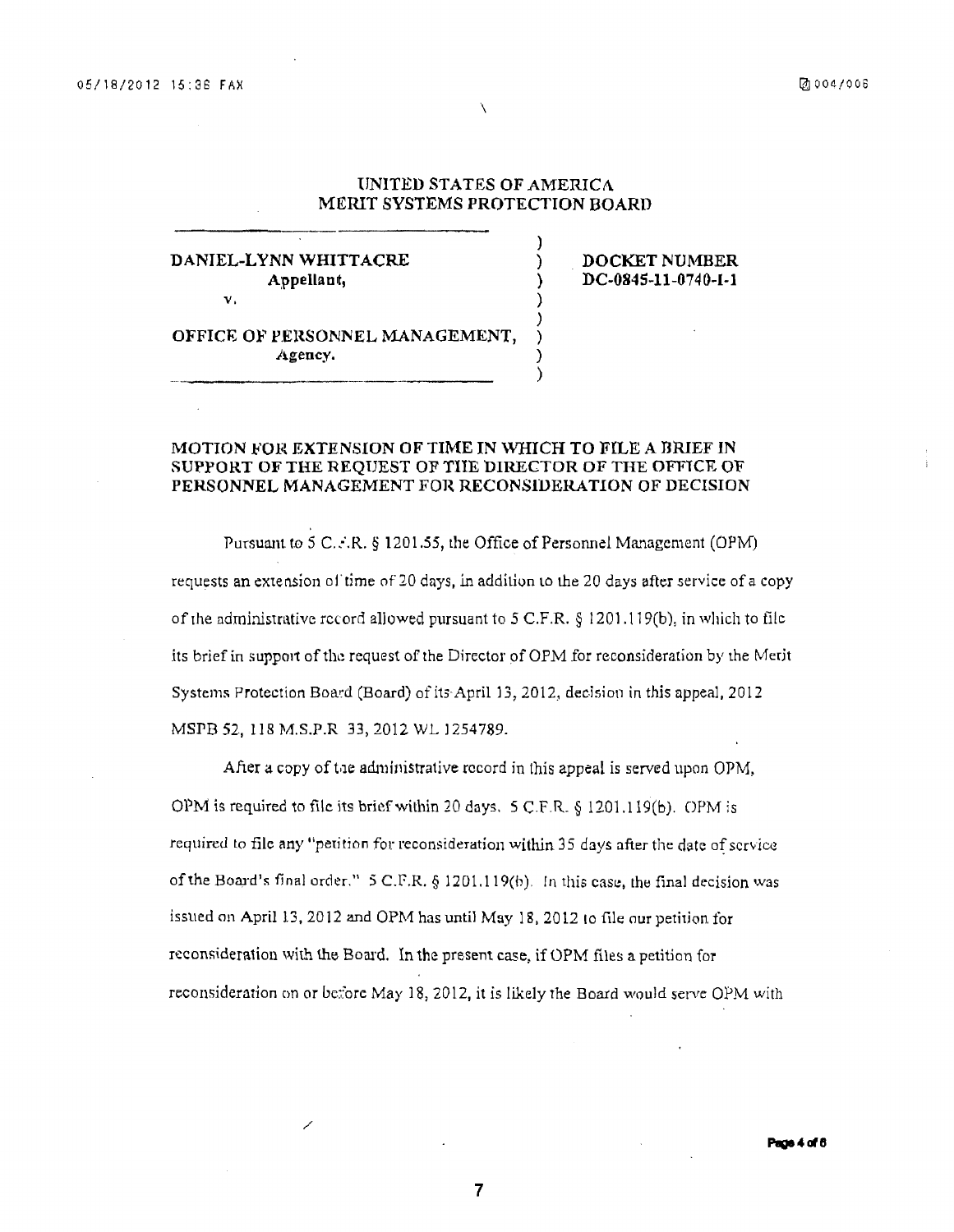a copy of the administrative record sometime during the week of May 21, 2012. OPM's brief would therefore be due in early June of 2012.

The undersigned representative for OPM will be on previously-scheduled travel and training, out of the office, from May 21 to May 29, 2012. May 28, 2012, is also  $q$ Pederal holiday. In addition, OPM is considering soliciting comments or amicus briefs from other agencies. For these reasons, OPM requests a total period of 40 days after receipt of the administrative record in which to file a brief in support of our petition for reconsideration.

As required by the Board's regulations, at 5 C.F.R. *§* 1201.55(a), *I* have contacted the Appellant, Mr. Whittacre, to determine whether he objects to this motion. Mr. Whittacre is unrepresented by counsel and he advised me that he does object to any extensions of time.

Pursuant to 28 tJ.S.C § 1746 and 5 C.F.R. § 1201.114(e); I, Jessica S. Jo)rnson, *do*  hereby declare:

I declare under penalty of perjury under the laws of the United States of America that the foregoing is true and correct. Executed on May  $17, 2012$ .

Respectfully submitted,

form 5 August 1985

JESSICA AGENCY REPRESEN1'A TJVE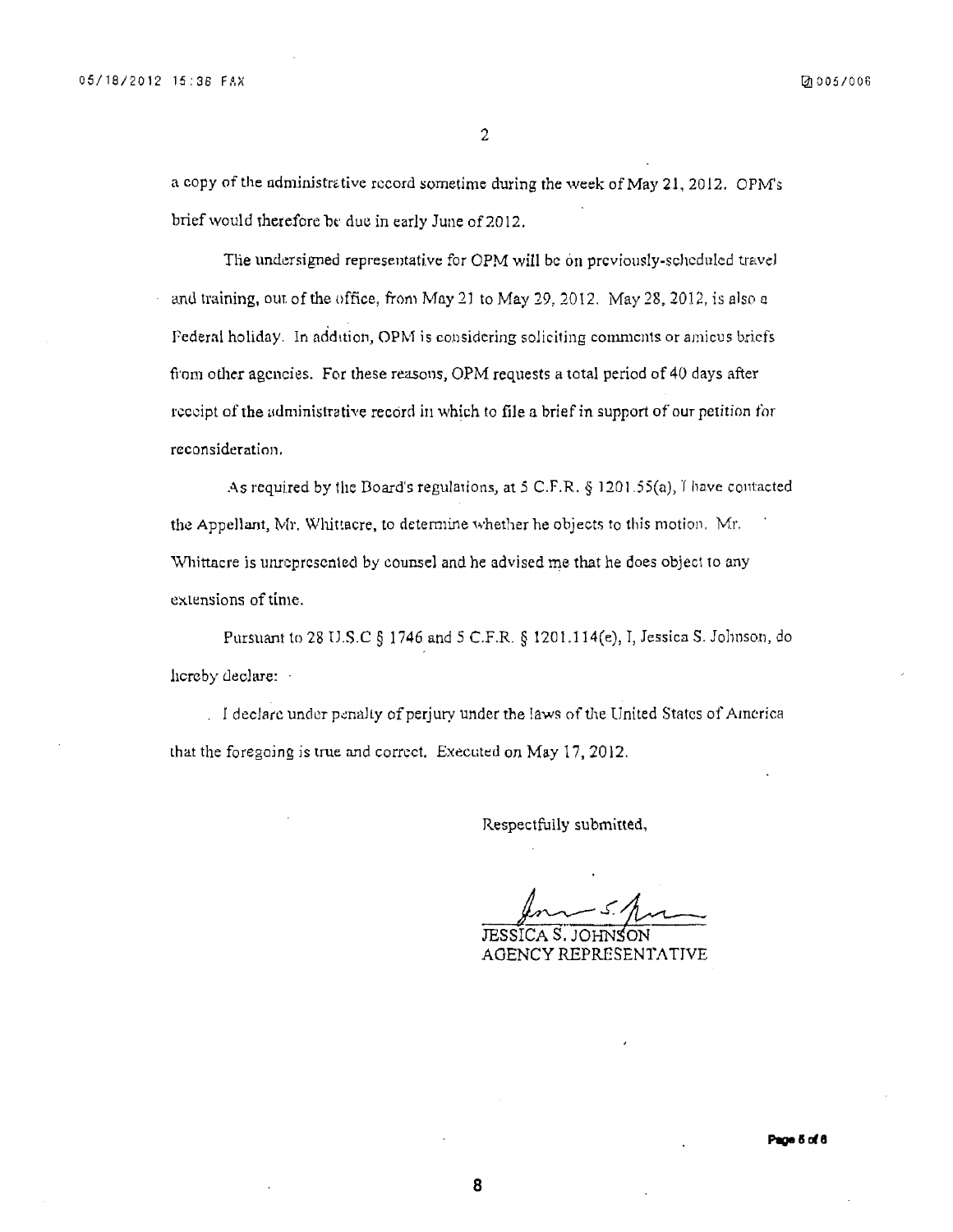I hereby certify that copies of the foregoing notice and enclosures, if any, were sent by regular mail 1his date to the following address:

APPELLANT

Daniel-Lynn Whir1acre

**B6** 

May 18, 2012

 $\overline{\mathrm{Date}}$ 

Jessica S. Johnson Office of the General Counsel Office of Personnel Management 1900 E Street, N.W., Room 7353 Washington, DC 20415

**Page 6of6**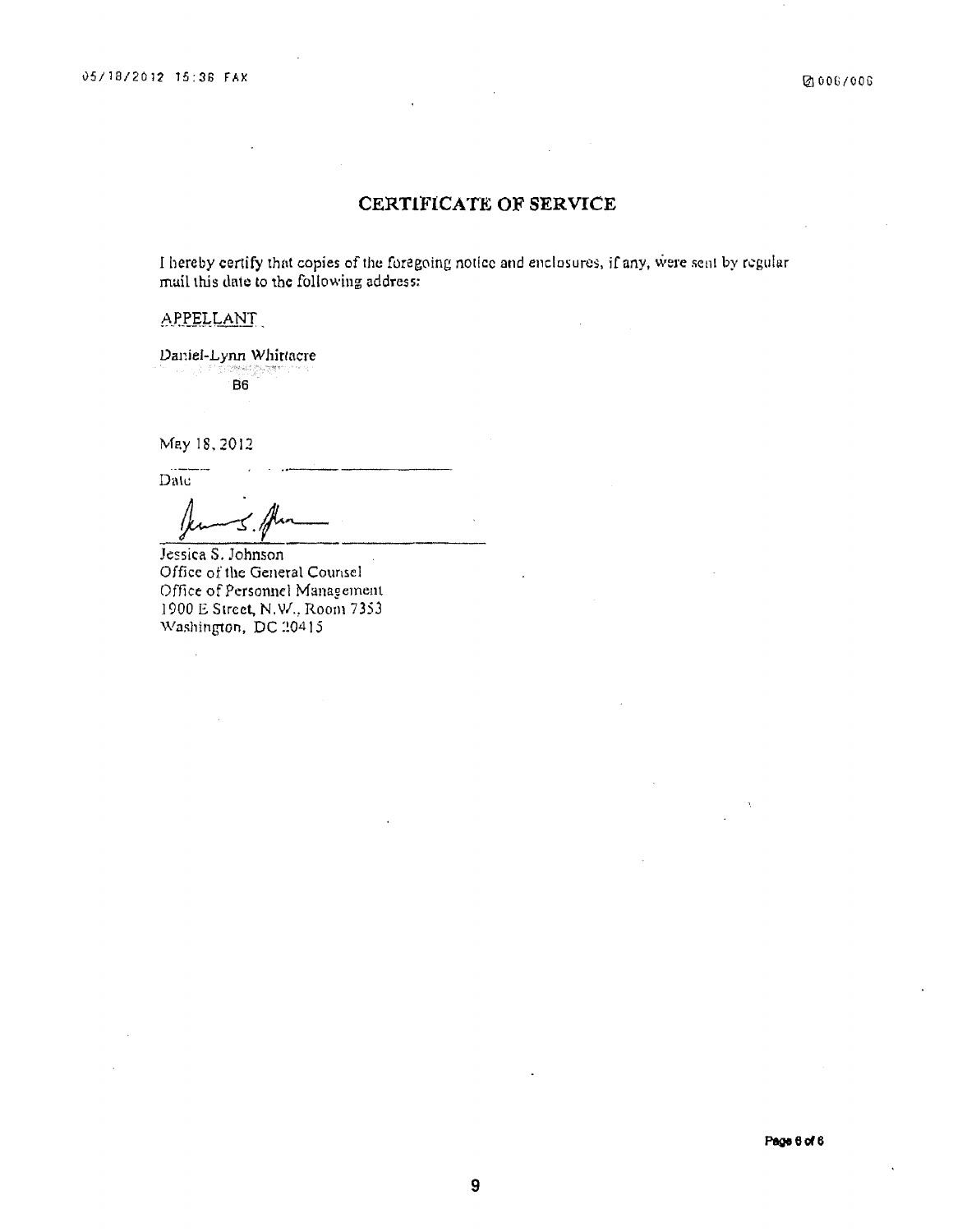

#### OFFICE OF THE GENERAL COUNSEL.

#### UNITED STATES OFFICE OF PERSONNEL MANAGEMENT

1900 E Street, NW, Suite 7353 WAshiagton, D.C. 2041S-1300 Phone (202} 606-1700 l<sup>1</sup> ax (202) 606-0082

# **FAX TRANSMITTAL**

TO:

|      | Honorable William D. Spencer, Clerk of the Board |
|------|--------------------------------------------------|
|      | Office: U.S. Merit Systems Protection Board      |
|      | <b>Phone:</b> $(202) 653 - 7200$                 |
| Fax: | $(202)$ 653-7130                                 |

| FROM:<br>Office:<br>Phone:<br>Fax: | Robert J. Girouard<br>Office of the General Counsel<br>U.S. Office of Personnel Management<br>$(202)$ 606-2389<br>(202) 606-0082 | $\mathbb{C}$<br>SH <sub>3</sub><br>Ģ | 霊<br>$5.1 - 10$<br>۔۔۔۔۔۔۔۔۔۔۔۔۔۔۔۔۔۔۔۔۔۔۔۔۔۔۔۔۔<br><b>STERE</b><br>æ | رت<br>اب<br>ا<br>$\overline{\mathbf{m}}$<br><. |
|------------------------------------|----------------------------------------------------------------------------------------------------------------------------------|--------------------------------------|-----------------------------------------------------------------------|------------------------------------------------|
| DATE:                              | June 9, 2011                                                                                                                     | 蒿                                    | ۲O<br>-17<br>пă.                                                      | بمدا<br>c<br>3                                 |
| PAGES:                             | 3 (including cover)                                                                                                              | 뚕<br>ţ,<br><br>o.<br>$\mu$ .         | ڊبَ<br>N<br>ت                                                         | ్ష<br>ng                                       |

The U.S. Office of Personnel Management hereby encloses its request for reconsideration of the U.S. Merit Systems Protection Board's May 9, 2011 Opinion and Order in *James A. Scott v. Office of Personnel Management, Docket No. CH-0731-09-0578-1-1.*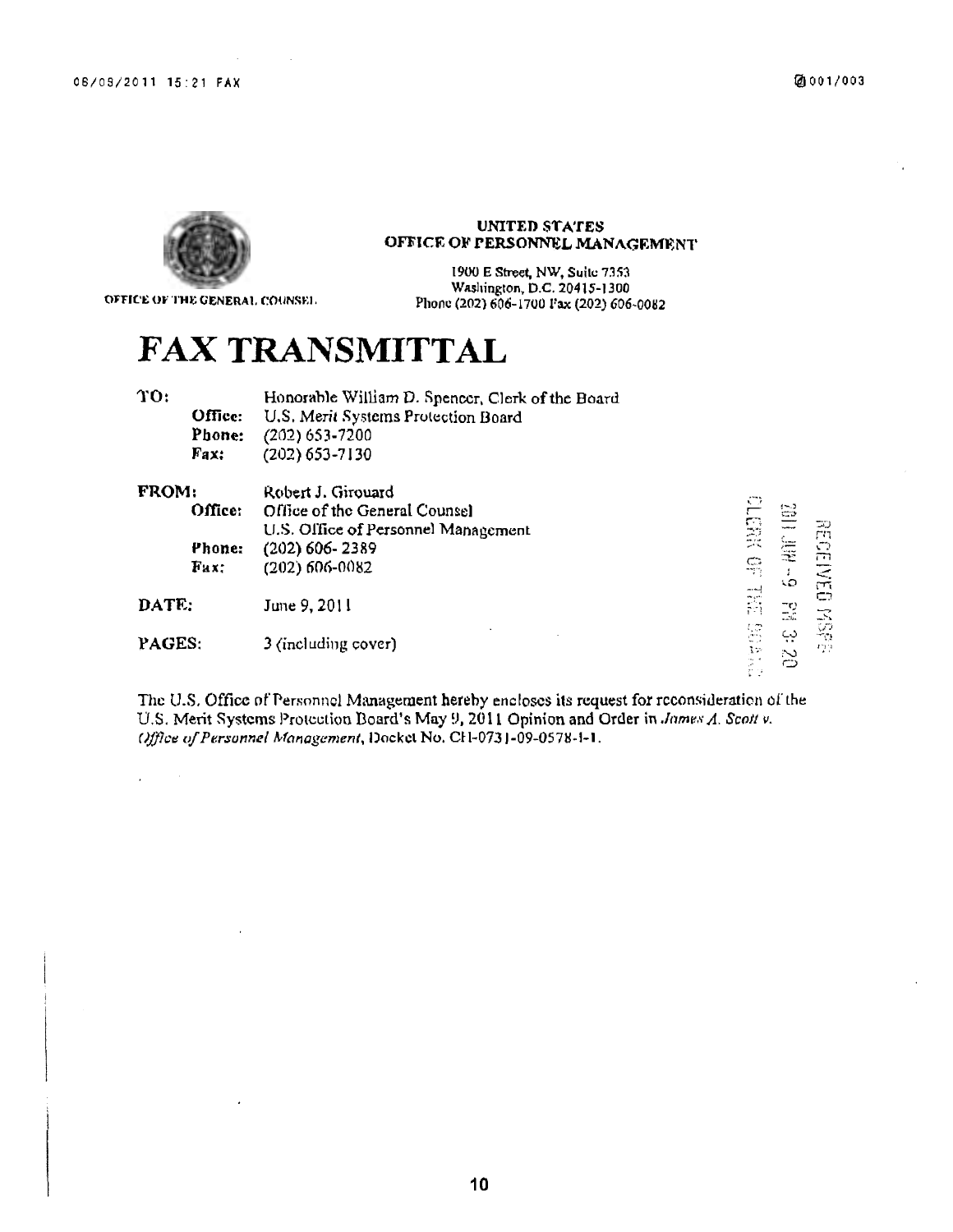

UNITED STATES OFFICE OF PERSONNEL MANAGEMENT Washington, DC 20415

The Director

Honorable William D. Spencer Clerk of the Board U.S. Merit Systems Protection Board 1615 M Street, NW Washington, DC 20419

**JUN 092011** 

Dear Mr. Spencer:

This is notice that the U.S. Office of Personnel Management (OPM) is exercising its statutory right under 5 U.S.C.  $\S$  7703(d) to request reconsideration of the Board's decision in the case cited below. I am of the opinion that the Board erred in interpreting a civil service law, rule, or regulation affecting personnel management and that the Board's decision will have a substantial impact on a civil service law, rule, regulation, or policy directive.

James A. Scott v. Office of Personnel Management, Docket No. CH-0731-09-0578-I-1, dated May 9, 2011.

I am requesting the administrative records in this case and that you grant OPM twenty (20) days from receipt of the records to prepare and submit a brief stating OPM's views of this case. When the administrative records are ready, please call Robert Girouard at (202) 606-1700 to arrange for pickup. Copies of this letter have been served on the parties to this case as evidenced by the enclosed Certificate of Service.

1 am aware that in its May 9 Opinion and Order, the Board remanded Mr. Scott's appeal for additional processing. OPM believes, however, that the May 9 Opinion and Order in this case is a "final order or decision" within the meaning of 5 U.S.C. § 7703(d), because it reversed OPM's suitability action and awarded relief to Mr. Scott, remanding only his discrimination claims. See Shingles v. Postal Serv., 98 M.S.P.R. 245, 248 (2001) (the reversal of a personnel action may be a "final decision" entitling an appellant to relief even if the appellant's discrimination claim is remanded for additional processing). In addition, the proceedings on remand have ended with Mr. Scott's withdrawal of his discrimination claims, and with the May 24, 2011 Initial Decision dismissing his claims as withdrawn.

Sincerely,

Jolui Berry Director

Enclosure

www.opm.gov

Reemit, Retain and Himor a World-Class Workforce to Serve the American People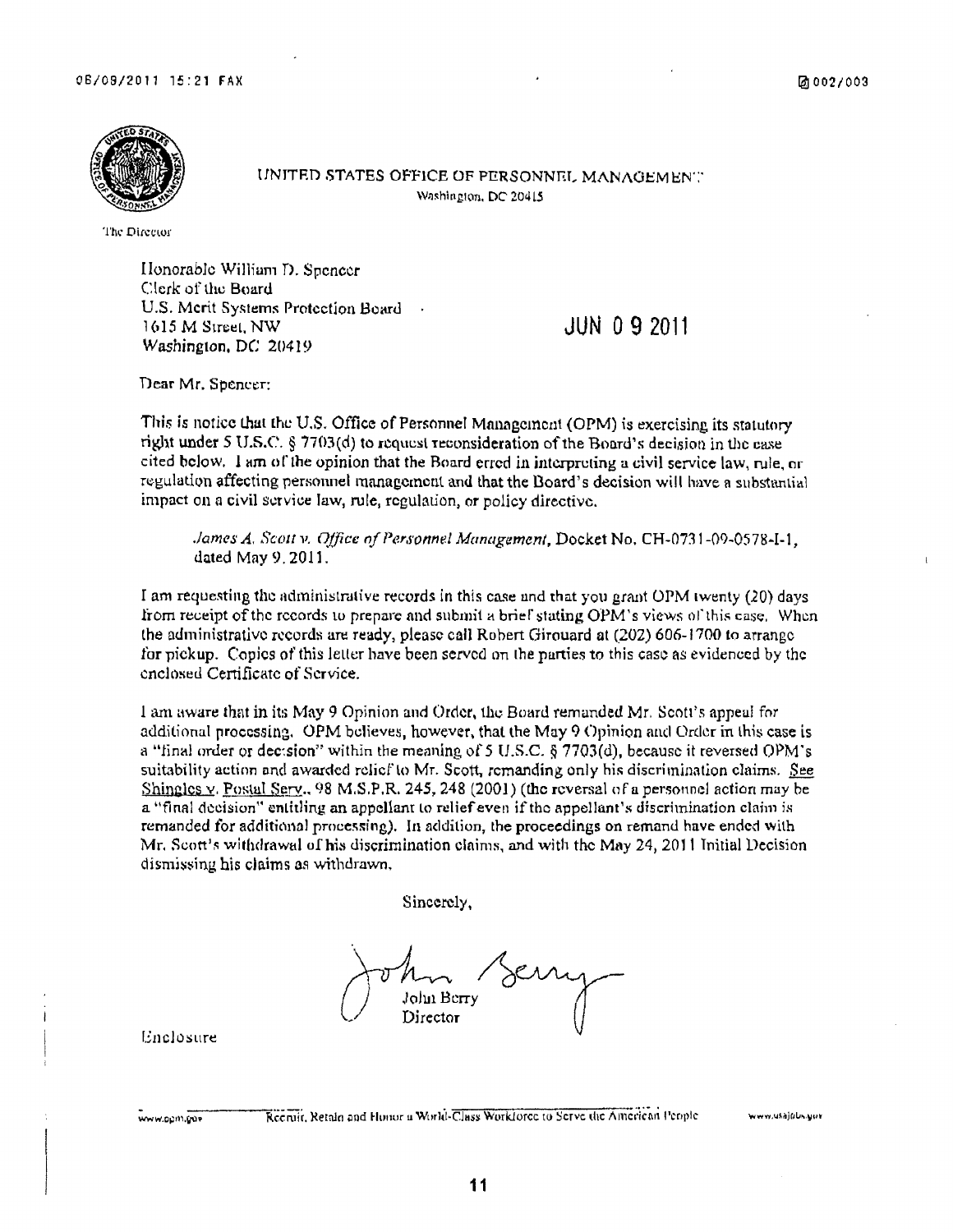I certify that the attached Document(s) was (were) sent as indicated this day to each of the following:

U.S. Merit Systems Protection Board

By Facsimile

Honorable William D. Spencer Clerk of the Board U.S. Merit Systems Protection Board 1615 M Street, NW Washington, DC 20419 Fax #  $(202)$  653-7130

Appellant

U.S. Mail

 $\frac{1}{2}$ 

James A. Scott

#### Appellant's Representative

Jeff Letts, Esq. P.O. Box 77062 Trenton, NJ 08628

UUS C G HOU

(Date)

Robert J. Girouard Senior Counsel

 $-2-$ 

 $12$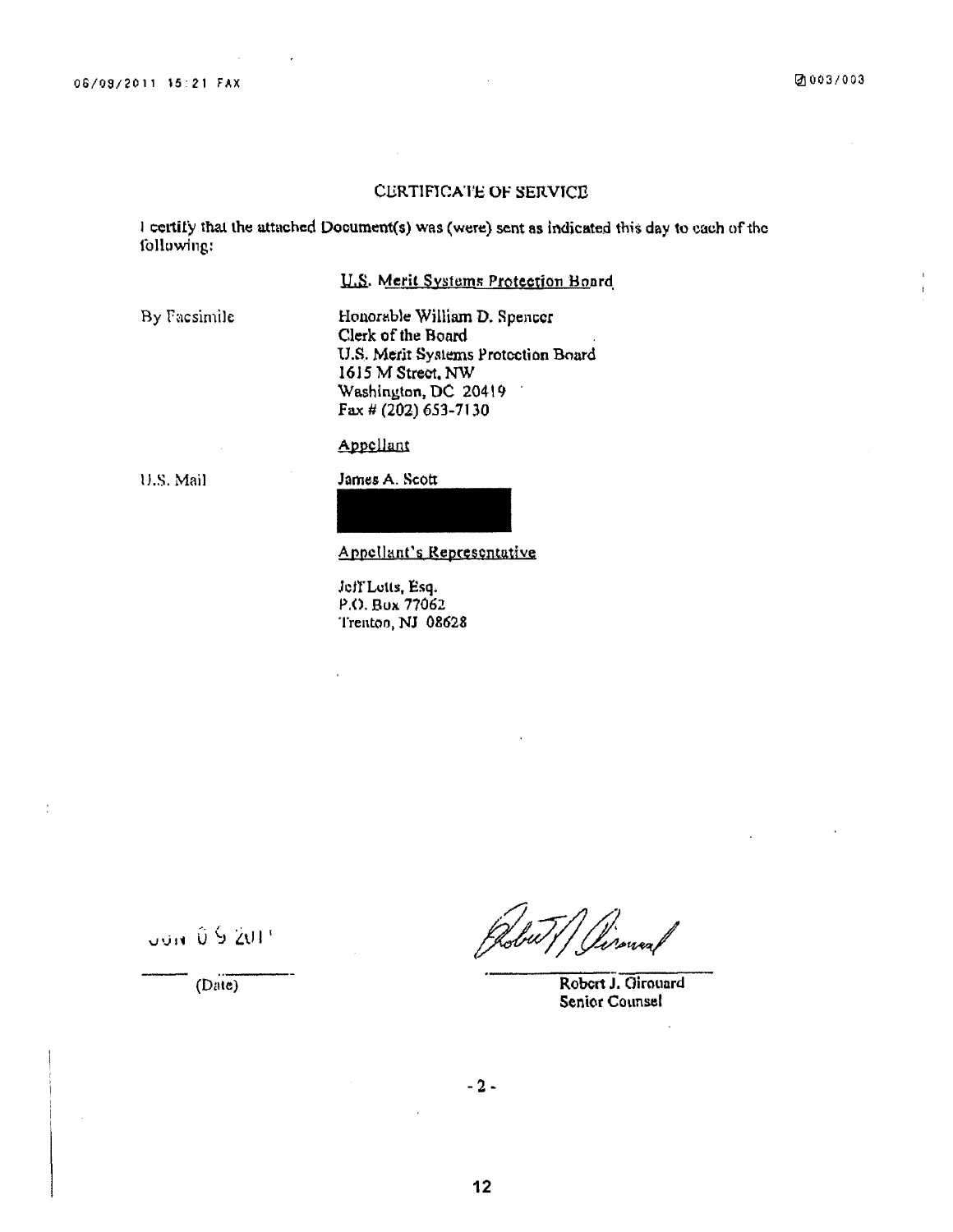

|                                  | <b>Office of Personnel Management</b><br><b>Office of General Counsel</b><br>1900 E St. N.W.<br>Washington, D.C. 20415<br>Valce: (202) 606-1700<br>Facsimile: (Check one)<br>□ (202) 606-2609<br>$(202) 606 - 0082$<br>n<br>00000 - 7 PHI2: 14<br>$(202) 606 - 1906$<br>Π<br><b>ERK</b><br><u>ទុ</u><br>$\overline{\phantom{0}}$ 184 00Ah | <b>REURED RSPR</b> |
|----------------------------------|-------------------------------------------------------------------------------------------------------------------------------------------------------------------------------------------------------------------------------------------------------------------------------------------------------------------------------------------|--------------------|
| Fasc 653-7130                    | To William Spencer From John Berry<br>Four<br>Puges:                                                                                                                                                                                                                                                                                      |                    |
| <b>Phone:</b>                    | 12/7/10<br>Data:                                                                                                                                                                                                                                                                                                                          |                    |
| Red                              | CC:                                                                                                                                                                                                                                                                                                                                       |                    |
| $\square$ Urport<br>□ For Review | □ Picase Contrant<br><b>LI Picase Roply</b><br><b>LI Piense Rocycle</b>                                                                                                                                                                                                                                                                   |                    |
| I Commenti:                      |                                                                                                                                                                                                                                                                                                                                           |                    |
|                                  | David Dean V. Opm<br>Larry Evans V. VA                                                                                                                                                                                                                                                                                                    |                    |

 $13$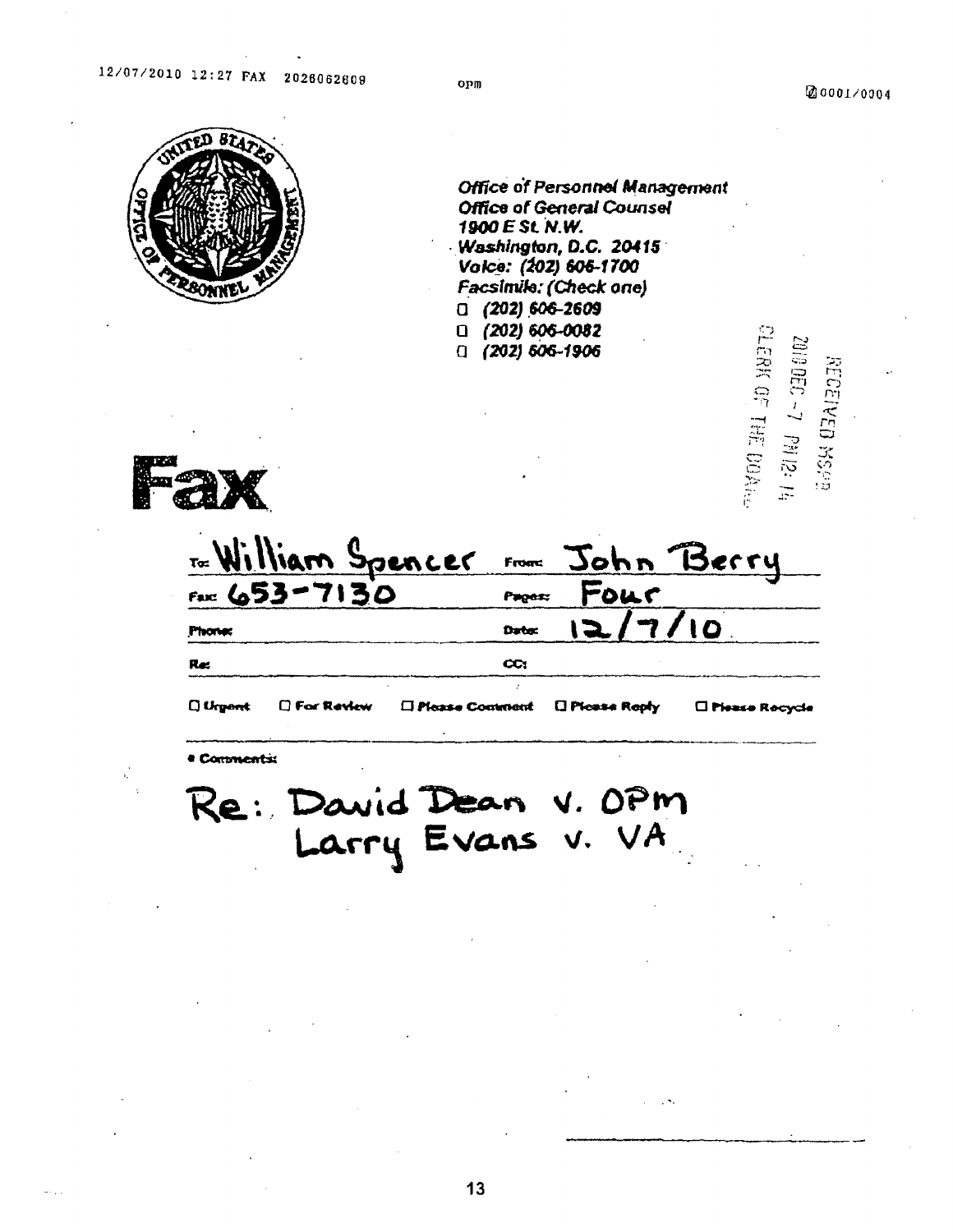OPlll



UNITED STATES OFFICE OF PERSONNEL MANAGEMENT Washington, DC 20415

The Director

#### **DEC**  $7 \gamma$  2010

Mr. William· Spencer Clerk of the Board Merit Systems Protection Board 1615 M Street, N.W. Washington, DC 20419

Dear Mr. Roberts:

This is notice that the U.S. Office of Personnel Management (OPM) is exercising its statutory right under *5* U.S.C.§ 7703(d) to request reconsideration of the Board's decision in the case cited below. I am of the opinion that the board erred in interpreting a civil service laws, rule, or regulation affecting personnel management and that the Board's decision will have a substantial impact on civil service law, rule, regulations, or policy directive.

*David Dean* v. *U.S. Office of Personnel Management, Larry Evans v. Department of Veterans Affairs,*  Docket Nos. AT-3330-10-0534-I-l and AT-3330-09-0953-1-ldated November 2, 2010

I am requesting the administrative records in this case and that you grant OPM twenty (20) days from receipt of the records to prepare and submit a brief stating OPM's views of this case. When the administrative records are ready, please call Robin Richardson or Antonio San Martin at (202) 606· 1700 to arrange for pickup. Copies of this letter have been served on the parties to this case as evidenced by the enclosed Certificate of Service.

Sincerely,

John Berry Director -

Enclosure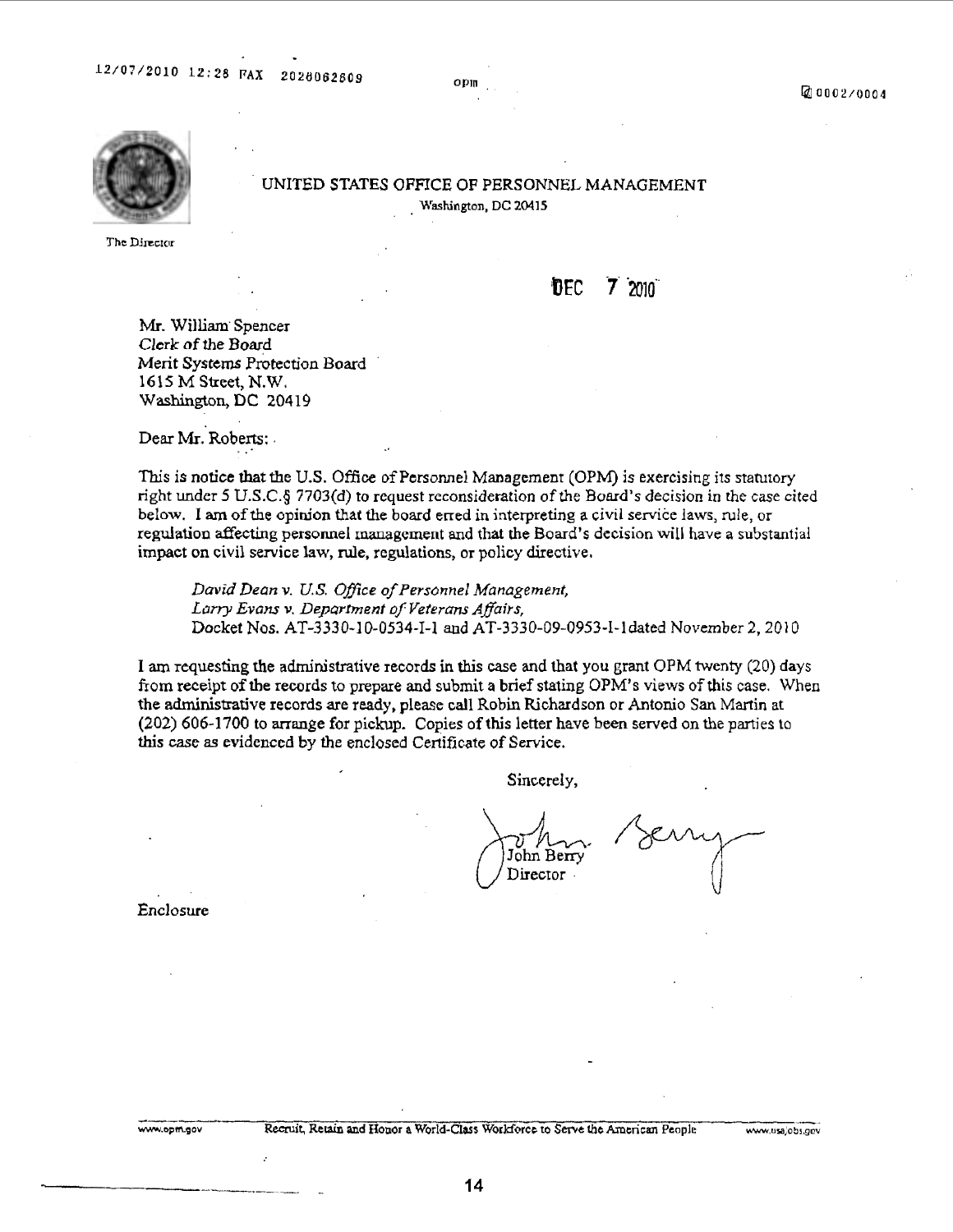I certify that copies of a December 7, 2010, letter from John Berry, Director, U.S. Office of Personnel. Management, to the Merit Systems Protection Board, Office of the Clerk, concerning the case of *David Dean v. U.S. Office of Personnel Management, and Larry Evans v. Department o/Veterans Affairs,* Docket Nos. AT-3330-10-0534-I-l and AT-3330-09-0953-1-1, dated November 2, 2010, was sent today by facsimile and certified mail to:

Facsimile:

Merit Systems Protection Board Office of the Clerk of the Board 1615 M Street, N.W. Washington, DC 20419

Ronald Robinson 152 Haigs Creek North Elgin, SC 29045

David Dean

Larry L. Evans

Andres M. Grajales . AFGE, Office of the General Counsel  $80$  F Street, N.W. Washington, DC 20001

Barbara A Atkins, Esq. National Treasury Employees Union 1750 H Street, N.W. Washington, DC 20006

Gregory O'Duden National Treasury Employees Union 1750 H Street, N.W. Washington. DC 20006